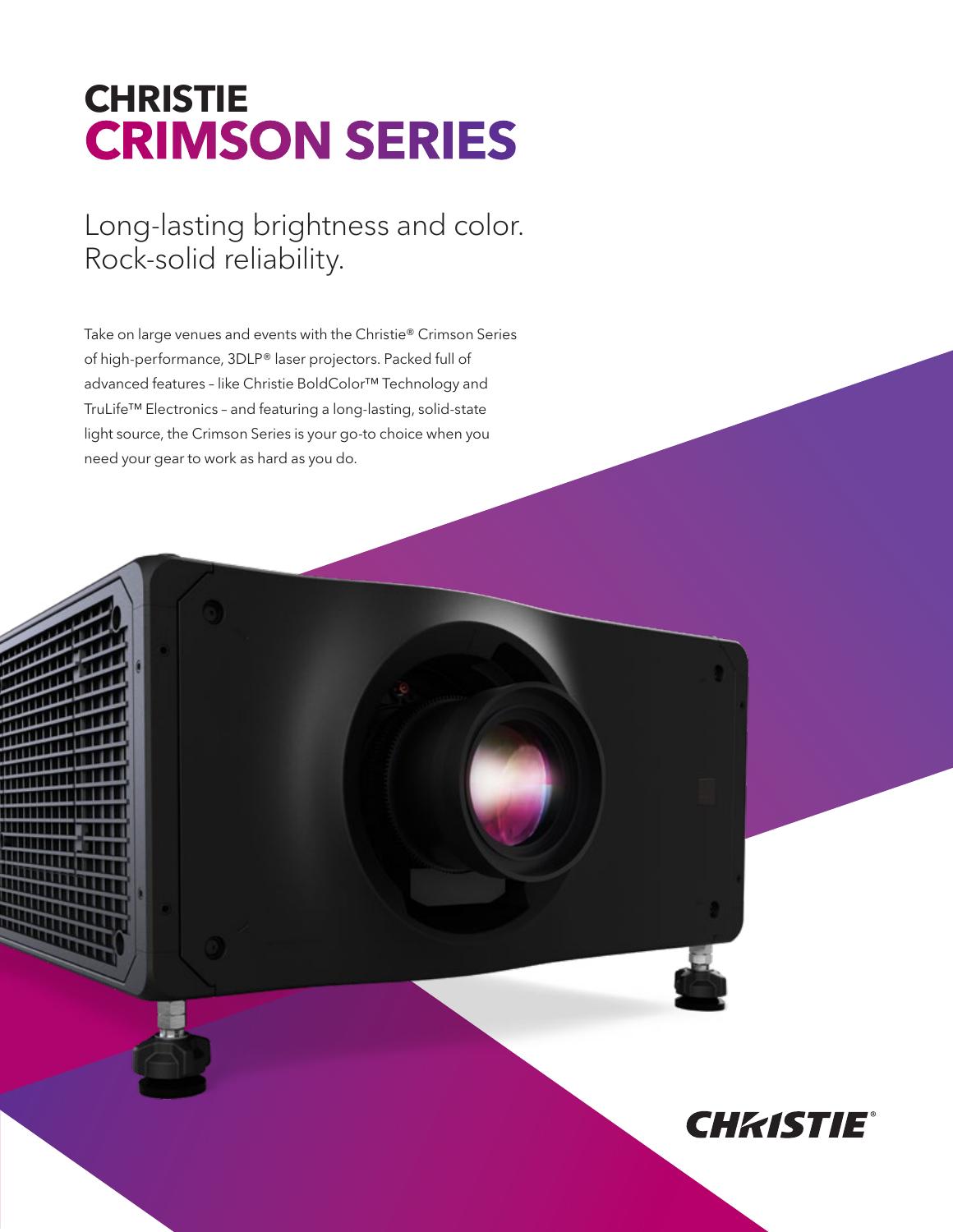# **WELCOME A NEW WORKHORSE INTO YOUR STABLE**

#### **High-brightness, long-lasting laser light source**

The Christie® Crimson Series is outfitted with a rock-solid laser light source that produces 30,000 lumens of brightness and provides 20,000 hours of virtually maintenance-free operation.

#### **Christie BoldColor Technology and 3DLP imaging**



TruLite

We combined Christie BoldColor™

Technology with 3DLP® imaging. The result is a color volume far exceeding standard laser phosphor projectors. Visuals are vivid and rich and the perceived contrast is intensified for content that pops off the screen.

#### **Christie TruLife Lite electronics**

The Christie TruLife™ Lite electronics platform delivers ultra-high resolution,

high-frame-rate video with unprecedented image fidelity. It is optimized for 2K and HD sources and features a floating-point architecture and superior video processing, increased dynamic range and improved scaling.

#### **Lens compatibility**

No need for new lenses when you have Christie J and M Series lenses in your inventory. The Crimson Series is completely



compatible with all existing J and M Series lenses, including the 0.37:1 ultra-short throw lens.

#### **Christie Twist**

With built-in Christie Twist™ warp and blend software, Crimson Series projectors allow pixels to be mapped more easily onto any projection surface, maintaining proper geometry and accurate pixel-to-pixel alignment.



 $\sim$  Image on curved screen – without blending



 Curved screen – with blending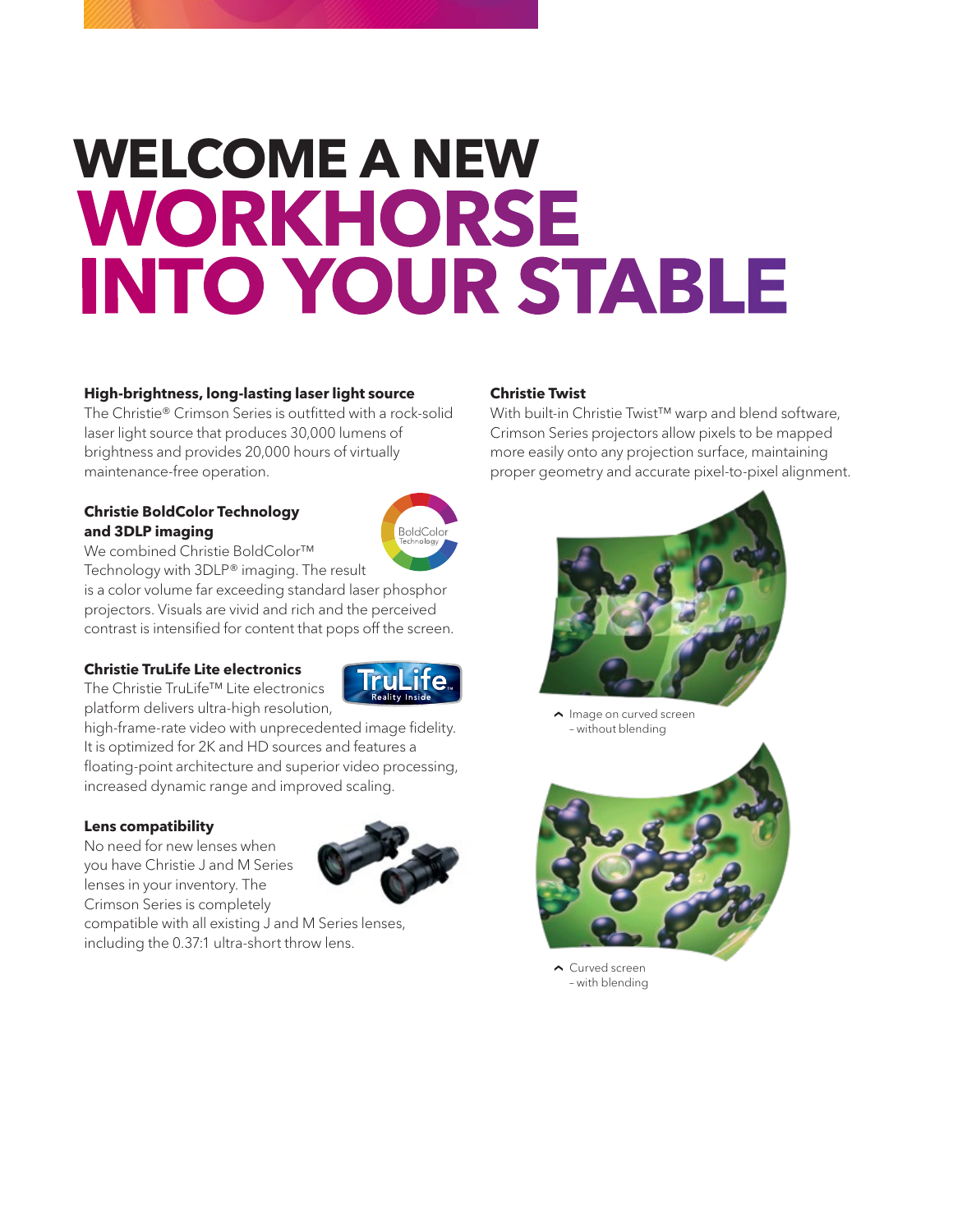## Features that fit the way you work

Through trusted relationships with partners and customers, we developed the Crimson Series based on real-world user feedback. As a result, each Crimson comes standard with a host of features that make it easier for you to do your job – day in and day out.

- $\rightarrow$  Compact, lightweight and rugged design makes it easy to handle and ship
- › Omnidirectional operation for installation flexibility
- › IP5X-rated light source and sealed DMDs keep out dust and other contaminants
- › On-board toolkit for added convenience
- › UX-inspired interface for quick setup and operation
- **Low-power mode** allows single-phase setup
- › Mechanical shutter prevents DMD damage from laser light shows
- › Christie Virtual Remote App provides wireless projector control from a tablet or smartphone
- **Tool-free optical adjustments** for quick and easy image optimization
- › Field-replaceable light source for easy and cost-effective servicing and longer operational life

| E 1 Image Settings<br>X Sin & Position<br>2 Configuration<br>· Color & Camma<br>@ 3 Communications<br><b>n</b> Advanced image Settings<br>O 4 System Settings<br>a 30 Settings<br>Front Pr., v<br><b>W</b> Image Orientation<br>A 5 Admin<br>8 5 Satus<br>on 7 Test Pattern<br>$on \sim$<br><b>Exploit v</b><br>@ 8 Language<br><b>FOCUS</b><br><b>INPUT</b><br><b>AUTO</b><br><b>SHUTTER</b><br>ტ<br><u>Line</u> | <b>MAIN MENU</b> | P. HEIMEZH.2N   0 |  |
|-------------------------------------------------------------------------------------------------------------------------------------------------------------------------------------------------------------------------------------------------------------------------------------------------------------------------------------------------------------------------------------------------------------------|------------------|-------------------|--|
|                                                                                                                                                                                                                                                                                                                                                                                                                   |                  |                   |  |
|                                                                                                                                                                                                                                                                                                                                                                                                                   |                  |                   |  |
|                                                                                                                                                                                                                                                                                                                                                                                                                   |                  |                   |  |
|                                                                                                                                                                                                                                                                                                                                                                                                                   |                  |                   |  |
|                                                                                                                                                                                                                                                                                                                                                                                                                   |                  |                   |  |
|                                                                                                                                                                                                                                                                                                                                                                                                                   |                  |                   |  |
|                                                                                                                                                                                                                                                                                                                                                                                                                   |                  |                   |  |
|                                                                                                                                                                                                                                                                                                                                                                                                                   |                  |                   |  |

#### **Superior connectivity**

Christie® Crimson features two open option slots. This allows you to choose which optional input cards to use, letting you customize the input configuration to match your needs. The Crimson Series also comes standard with the High Bandwidth Multi-Input Card (HBMIC). This specialized option card provides a wide selection of connections for high bandwidth signals including direct fiber input with the Christie Link Transmitter, dual SDI, HDMI™ and DisplayPort<sup>™</sup> including compatibility with HDR10.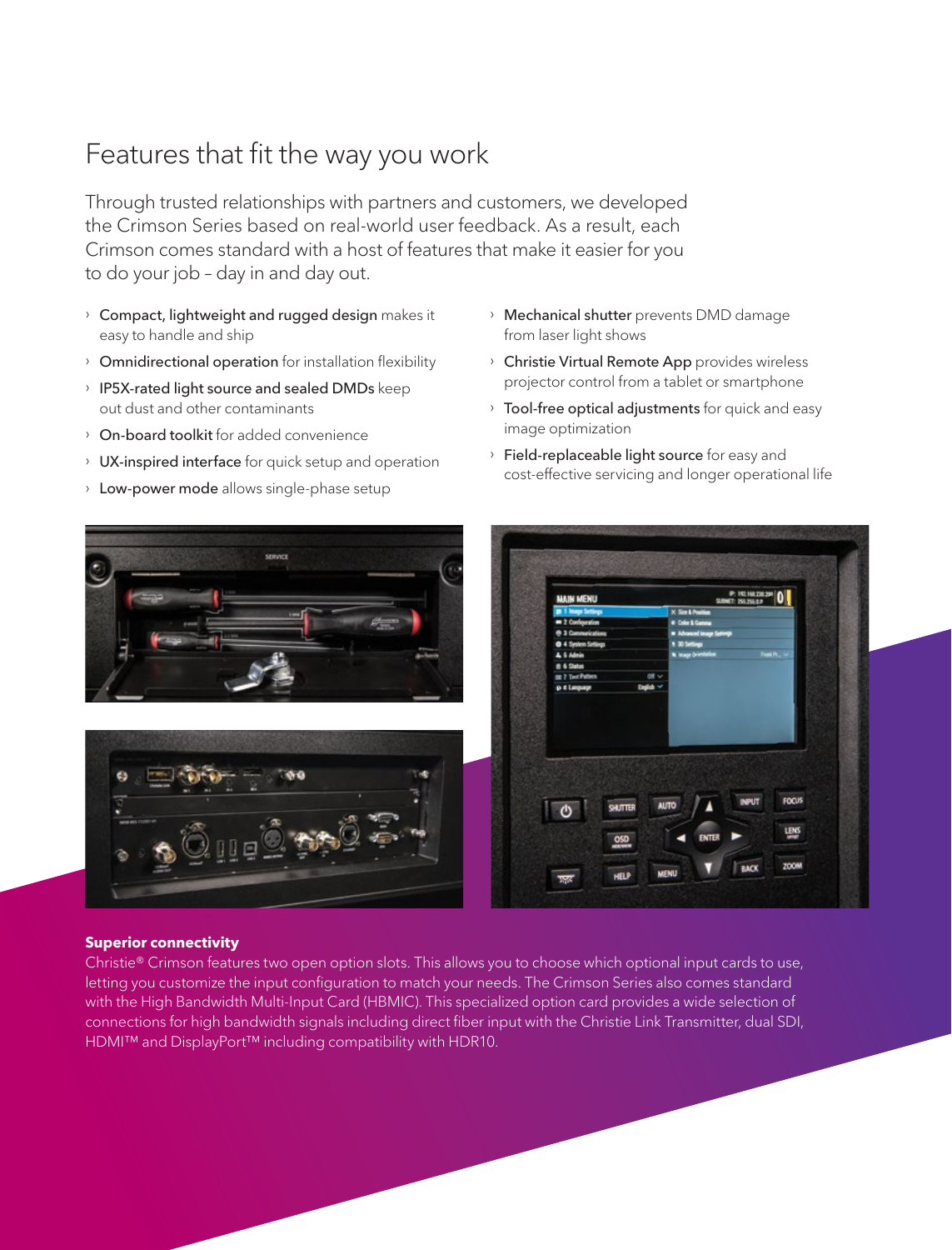## The Christie advantage

Choosing Christie® gives you access to much more than projectors. We offer complete, integrated solutions that include all the components required to stage amazing visual experiences. From design and integration services to a broad range of processing products and specialized set-up tools, we make sure all the details are taken care of.

### **CHKISTIE SPYDER**

**Christie Spyder** is simply the most powerful multi-screen windowing processor available. Enjoy the performance, control and flexibility to stage the most spectacular experiences imaginable.



**Christie Terra®** comprises everything required to design and integrate complete SDVoE systems, enabling the streaming and control of audiovisual content, including 4K@60Hz video formats over 10G Ethernet networks. An optional input card allows Terra to connect directly to your Crimson without the need for an external receiver.



**Christie Mystique®** is a full suite of software, hardware and services that removes the technological constraints of fulfilling multi-projector arrays and complex screen set-ups that require expert configuration, alignment, warping and blending. A powerful optional feature of Mystique Install is Guardian. When enabled, Guardian constantly monitors the projected image and is able to automatically detect and correct a system misalignment in real time—quickly, invisibly and without interruption to the content.



**Christie Pandoras Box®** is a turnkey media server solution that unites state-of-the-art rendering technology with intuitive media and show control.

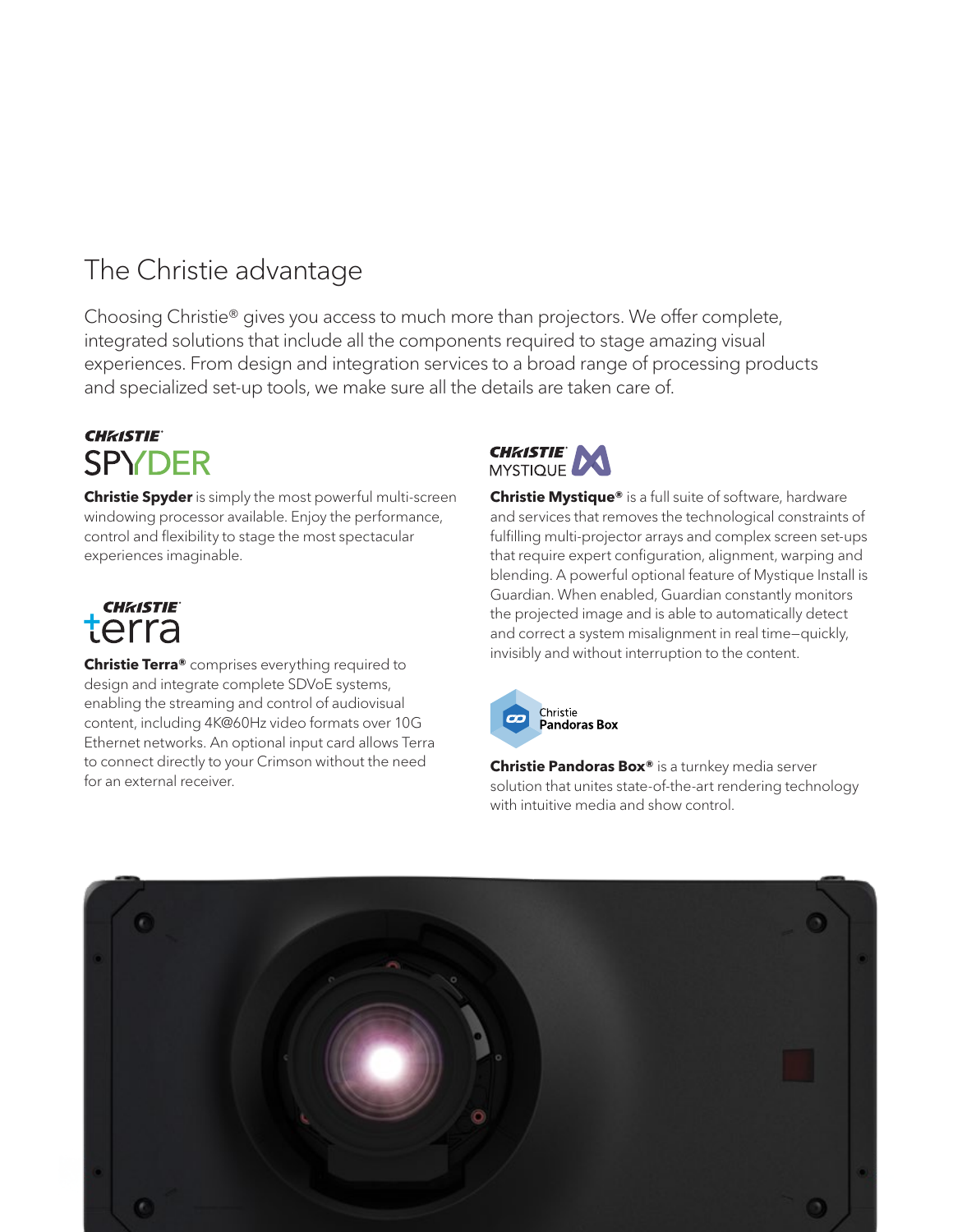

| <b>Technical Specifications</b> |                     | <b>Crimson WU31</b>                                                                                                                                            | <b>Crimson HD31</b>                                                   |  |
|---------------------------------|---------------------|----------------------------------------------------------------------------------------------------------------------------------------------------------------|-----------------------------------------------------------------------|--|
| Image                           | brightness          | · 31,500 ISO lumens<br>· 29,000 Center lumens<br>· 28,000 ANSI lumens                                                                                          | · 31,500 ISO lumens<br>• 29,000 Center lumens<br>· 28,000 ANSI lumens |  |
|                                 | contrast            | • 1800:1                                                                                                                                                       | $\cdot$ 2000:1                                                        |  |
| <b>Display</b>                  | type                | • 3DLP 0.96" DMD                                                                                                                                               | • 3DLP 0.95" DMD                                                      |  |
| technology                      |                     | • Dust-sealed engine                                                                                                                                           |                                                                       |  |
|                                 | resolution          | • 1920 x 1200 WUXGA                                                                                                                                            | • 1920 x 1080 HD                                                      |  |
|                                 | output              | • Up to 60Hz                                                                                                                                                   |                                                                       |  |
| <b>Illumination</b>             | type                | • Laser phosphor with Christie BoldColor <sup>TM</sup> Technology                                                                                              |                                                                       |  |
|                                 | dust protection     | • IP5X Rated                                                                                                                                                   |                                                                       |  |
|                                 | performance         | • 20,000 hrs to 50% brightness <sup>1</sup>                                                                                                                    |                                                                       |  |
| Inputs                          | input card slots    | $\cdot$ 2                                                                                                                                                      |                                                                       |  |
|                                 | standard (HBMIC)    | • 2 x 12GSDI • 1 x HDMI™ 2.0 • 1 x DisplayPort™ 1.2<br>• 1 x Christie Link (QSFP+ Fiber) • 1 x HDBaseT                                                         |                                                                       |  |
|                                 | optional            | . Dual link DVI input card . Dual 3G/HD/SD-SDI input card<br>. Twin DisplayPort input card . Twin HDMI input card<br>• High Bandwidth Multi-Input Card (HBMIC) |                                                                       |  |
|                                 | refresh rates       | • Up to 60Hz                                                                                                                                                   |                                                                       |  |
|                                 | video format        | • Up to 2048 x 1080, 4:4:4, 12bpc                                                                                                                              |                                                                       |  |
| Lens                            | <b>Fixed lenses</b> | $\cdot$ 0.37:1 UST $\cdot$ 0.67:1 $\cdot$ 1.1:1                                                                                                                |                                                                       |  |
|                                 | Zoom lenses         | $0.8-1.16:1$ $0.1.49:1$ $0.4-1.8:1$ $0.1-1.8:2.6:1$ $0.2.6-4.1:1$ $0.4.1-6.9:1$ $0.9-10.4:1$                                                                   |                                                                       |  |
| Audible noise                   |                     | $• 51$ dBA                                                                                                                                                     |                                                                       |  |
| Physical                        | dimensions          | • (LxWxH): 37.7 x 25.0 x 11.9" (957 x 635 x 302mm)                                                                                                             |                                                                       |  |
|                                 | weight              | • 176.8lbs (80.2kg)                                                                                                                                            |                                                                       |  |
| Power<br>requirements           |                     | • Electrical rating: 200-240VAC @ 16A<br>· 2760 watts power consumption<br>• 9418 BTU/hour dissipation                                                         |                                                                       |  |